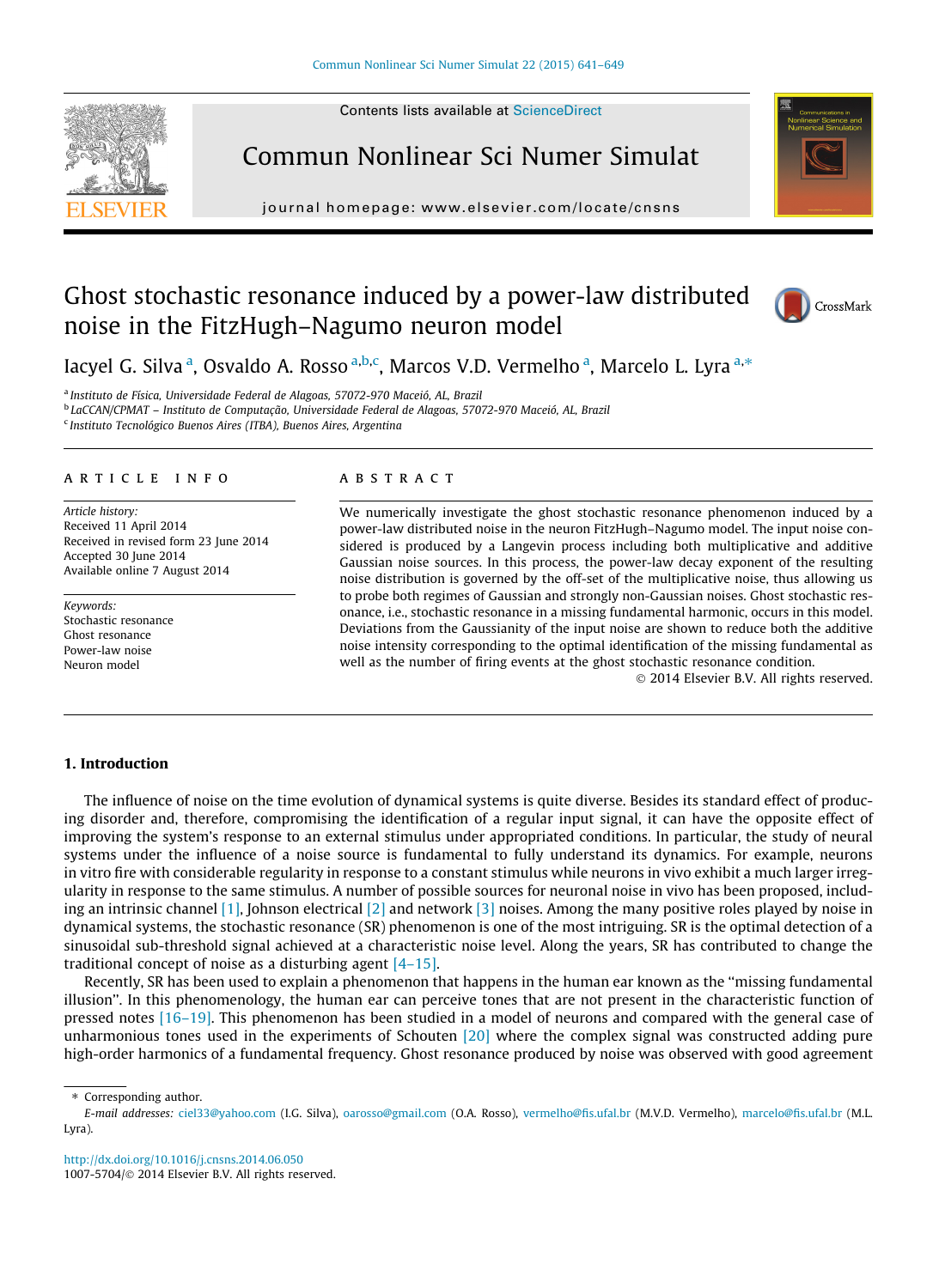with experiments. The missing frequency resonance phenomenon promoted by noise has been termed as ghost stochastic resonance (GSR) and it has been detected in different systems like lasers [\[21\],](#page--1-0) electronic circuits [\[22\]](#page--1-0) and chaotic systems [\[23\].](#page--1-0)

Usually, GSR frequency is investigated when a given dynamical system is driven by a white Gaussian noise source. However, non-Gaussian noises are quite frequent in biological systems. For example, some experimental results in sensory systems, particularly for one kind of crayfish, as well as in rat skin experiments, offer strong indications that the noise source in these systems could be non-Gaussian [\[24\]](#page--1-0). Experimental studies in rat sensory neurons have demonstrated that, under certain circumstances, colored noise can be better than white Gaussian noise for enhancing the neuron response to a weak signal [\[25\]](#page--1-0). Although several studies have addressed the question of the influence of the noise statistical properties on the stochastic identification of weak harmonic signals [\[26\],](#page--1-0) there still lacks a better understanding of how the noise characteristics can affect the missing fundamental illusion in sensory neuron models.

In the present work, we investigate how the noise deviation from Gaussianity influences the GSR characteristics exhibited by a nonlinear sub-threshold dynamical system. As a prototype model, we will consider the FitzHugh–Nagumo (FHN) neural model driven by superposed harmonics of a missing fundamental and a power-law distributed noise source resulting from a Langevin process including both additive and multiplicative Gaussian noises. By controlling the model parameters, one can tune the degree of deviation from Gaussianity and explore its influence on the characteristic noise intensity leading to an optimal identification of the missing fundamental.

This work is organized as follows: In Section 2, we review some basic aspects of stochastic and ghost resonances. In Section 3, we describe the main features of the FitzHugh–Nagumo neural model. The Langevin process leading to the production of a power-law distributed noise is detailed in Section [4.](#page--1-0) Section [5](#page--1-0) is devoted to the numerical methodology we used and to the main results characterizing the GSR phenomenon in the modeled system. Finally, we summarize and draw our main conclusions in Section [6.](#page--1-0)

#### 2. Stochastic and ghost resonances

When a nonlinear dynamical system is driven by a sub-threshold periodical signal, the superposition of an input noise can make the output signal to bring information regarding the external sub-threshold input. Usually there is an optimal intensity of the superposed noise that leads to the highest resolution of the sub-threshold periodic signal. This effect is known as SR and it has been studied in several different physical scenarios such as lasers, chemical reactions, and chaotic systems [\[27–29\]](#page--1-0).

The ghost resonance is a variant of the SR phenomenon in which the periodic stimulus is a superposition of higher har-monics, equally spaced in frequency, of a fundamental tone [\[16–23\]](#page--1-0). When the maximum of this complex signal is subthreshold, a SR condition can be reached in the presence of noise. However, the main SR is not in any of the frequencies contained in the periodic stimulus but rather in the missing fundamental tone. This phenomenon is referred as the missing fundamental illusion, or in this case, GSR because the perceived tone corresponds to the fundamental frequency for which there is no actual source. It only appears in the output signal due to the presence of noise. This phenomenon has been shown to be directly related to pitch perception of complex sound waves [\[17\].](#page--1-0) Within this context, a relevant question refers to the shift in the pitch perception when the frequencies of the harmonic tones are rigidly displaced, which makes them no longer higher harmonics of a fundamental tone. The external complex stimulus is usually considered as a superposition of sinusoidal functions in the form

$$
F(t) = A\{sin(2\pi f_1 t) + sin(2\pi f_2 t) + \dots + sin(2\pi f_n t)\}\
$$
\n(1)

where  $f_1 = kf_0 + \Delta f$ ;  $f_2 = (k+1)f_0 + \Delta f$ ; ...;  $f_n = (k+n-1)f_0 + \Delta f$ . Here,  $\Delta f$  is a frequency shift from a perfect harmonic series,  $f_0$  is the fundamental tone, and A is the amplitude of the signal components. A SR is observed in frequencies given by Ref. [\[18,19\]](#page--1-0)

$$
f_r = f_0 + \Delta f / [k + (n - 1)/2],\tag{2}
$$

where  $n = 1, 2, 3, \ldots$  and  $k > 1$ . The above equation actually corresponds to the expected frequency at which the highest peaks of the complex signal occur. Such prediction has been probed in several physical systems such as the neuron model [\[18\],](#page--1-0) semiconductor lasers [\[22\]](#page--1-0), chaotic systems [\[23\]](#page--1-0) and electronic circuits [\[21,23\].](#page--1-0) It has also been well reproduced in experiments of pitch perception [\[20\]](#page--1-0). A recent review on GSR and its different manifestations can be found in Ref. [\[16\]](#page--1-0).

#### 3. The FitzHugh–Nagumo neuron model

The FitzHugh–Nagumo neuron (FHN) model is a representative example of a bistable excitable system that occurs in a wide range of applications ranging from kinetics of chemical reactions to biological processes. Different aspects of the dynamics of this model and similar excitable ones in the presence of noise have been discussed from different points of view [\[30–34\].](#page--1-0) The equation of motion for the FHN neuron is given by

$$
\begin{cases}\n\epsilon \frac{dv}{dt} = \nu(\nu - a)(1 - \nu) - \omega + F(t) + \nu(t) \\
\frac{d\omega}{dt} = \nu - \omega - b\n\end{cases} \tag{3}
$$